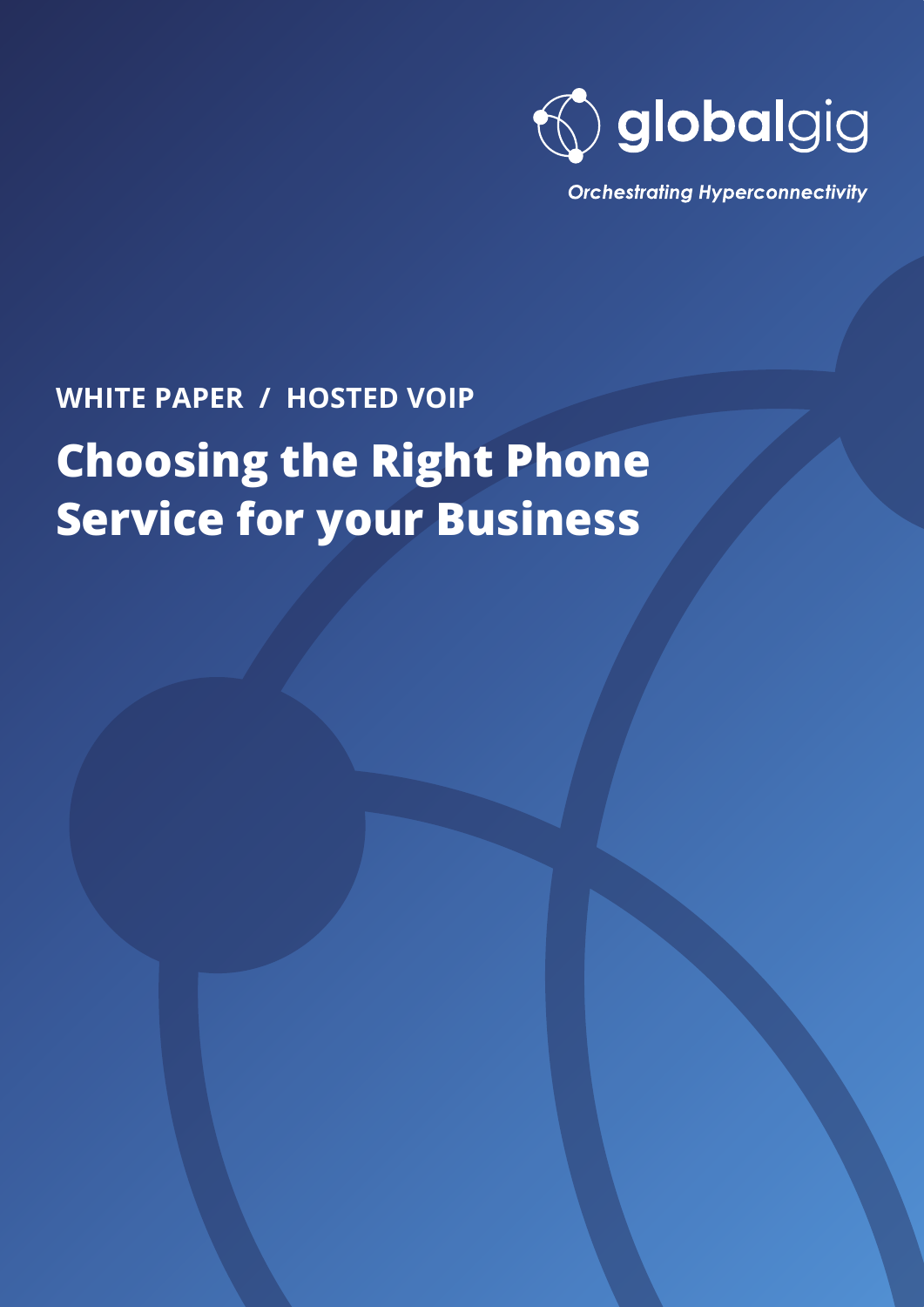### **White Paper / Hosted VoIP**

## **Before you kick that archaic phone system to the curb or switch your business phone service provider, choosing one that you'll love for the long haul goes a long way in avoiding unnecessary business headaches.**

This guide is aimed to help you become aware of the things you should consider before settling on any particular provider for your business.

#### **TIP #1: Find out where their support team is located.**

Business phones are one of the few technology items in your business that every single employee touches every day. Therefore, the potential for numerous problems or questions is greater than, say, technology that only your IT department sees or knows about.

As a result, your individual team members may need to call your phone service provider's support line from time-to-time.

Before you sign an agreement with a provider, find out where their support team is physically located. If they refuse to tell you or skirt the question, this may be because it's an offshore and/or third-party support team.

It's always a good idea to call their support line prior to signing a contract, as well. This way, you ensure their support hours are what they say they are and are handled optimally.

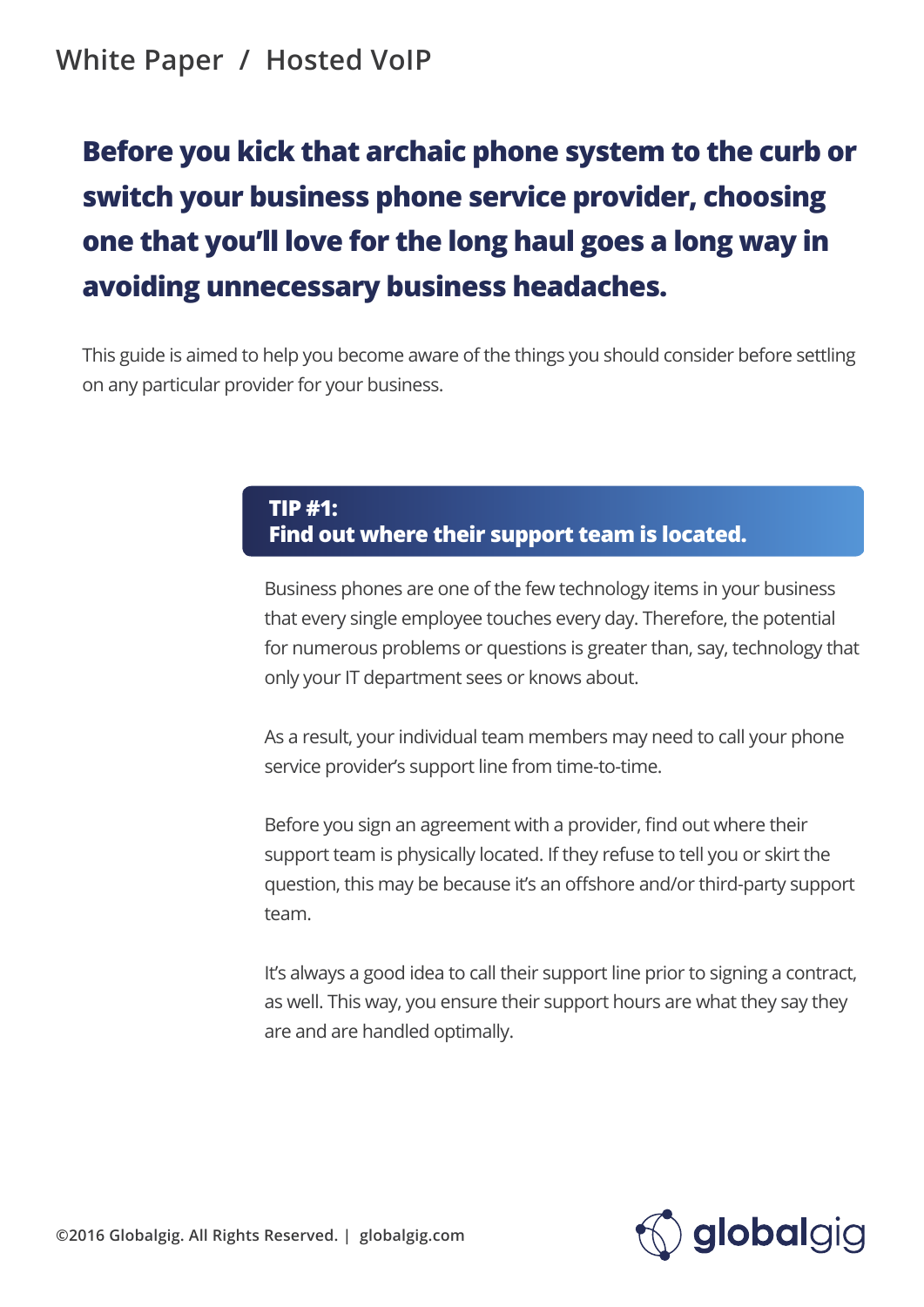## **White Paper / Hosted VoIP**

#### **TIP #2: How easy is it to manage the system?**

A short video or brief demo of a phone system only goes so far.

Some phone systems come with interfaces so complicated, that an outside company has to set up and manage it on your behalf.

Before signing an agreement, request a demo of the phone system, only with you—or the person at your company ultimately responsible for managing the system--driving the controls. If it's cumbersome or too difficult to make changes, stop there.

Easy phone management systems do exist on the market today, and you shouldn't settle for less.

#### **TIP #3: Beware of lengthy contracts.**

Signing up for hosted VoIP phone service doesn't necessarily require a long-term contract. While some providers may promise you lower rates for a longer term, signing for a long time period is avoidable if you look hard enough for alternative options out there.

For companies like Globalgig, the month-tomonth contract communicates that their quality of service will always be top of mind.

And you can even locate a great rate, despite a shorter contract length.

VoIP companies like Globalgig offer month-to-month hosted VoIP service contracts that still include highly competitive rates. For companies like Globalgig, the month-to-month contract communicates that their quality of service will always be top of mind.

Month-to-month service is the anti-cable company model, where "locked in" contracts for long time periods coupled with low satisfaction

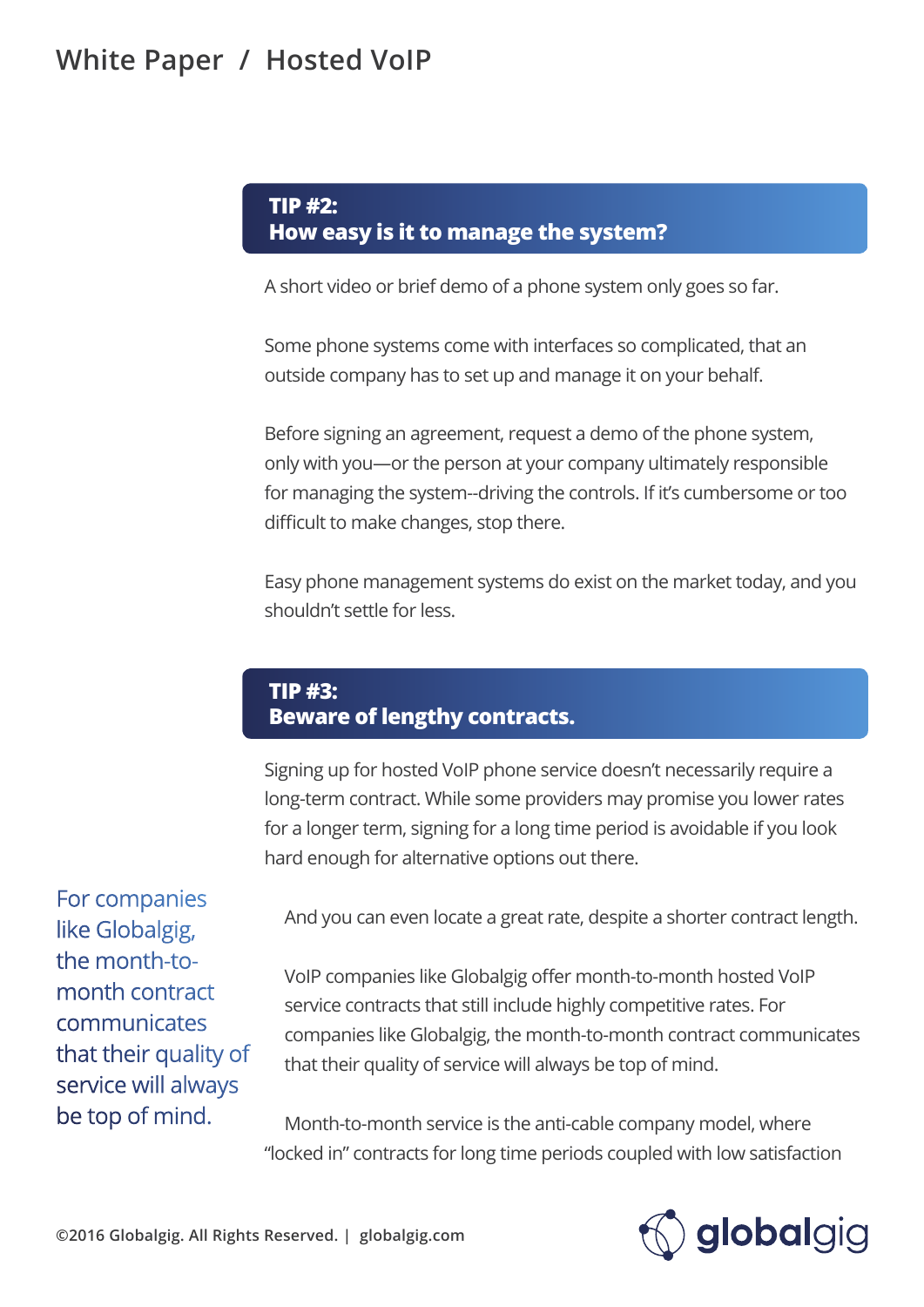### **White Paper / Hosted VoIP**

ratings from customers cause routine frustration.

With month-to-month service contracts, pleasing customers and a keen focus on the importance of retention becomes a daily effort. Rather than locking customers in for the sake of sustained revenue, VoIP companies offering month-to-month contracts prefer to focus on high quality of service as their main retention model.

#### **In Summary**

Choosing the right phone provider for your business has a lot to do with thinking through the things that become important once your business starts using them.

However, very few buyers take time to think about these things, and merely focus on price.

At Globalgig, our sales process is investigatory in nature on purpose.

We want to make certain you're making the best decision for your company. And if it means that Globalgig isn't the right provider for your needs, we'll tell you.

Be sure to take the time to fully research any provider you're considering using the tips mentioned in this guide.

#### **About Globalgig**

Globalgig orchestrates hyperconnectivity for the enterprise business continuum using managed communications solutions. Globalgig provides wireless connectivity across a 100-plus country footprint and offers a full suite of communications services and products including Hosted VoIP, Mobile Device Management, Wi-Fi Hotspots, Remote Office and Backup, Technology Expense Management and IoT/ M2M connectivity solutions. Globalgig is a registered brand of iGEM Communications Holdings LLC, which does business as Globalgig. Globalgig is headquartered in San Antonio, Texas, with offices across the U.S., and in London and Sydney. For more information, visit **www.globalgig.com.**



At Globalgig, we want to make certain you're making the best decision for your company.